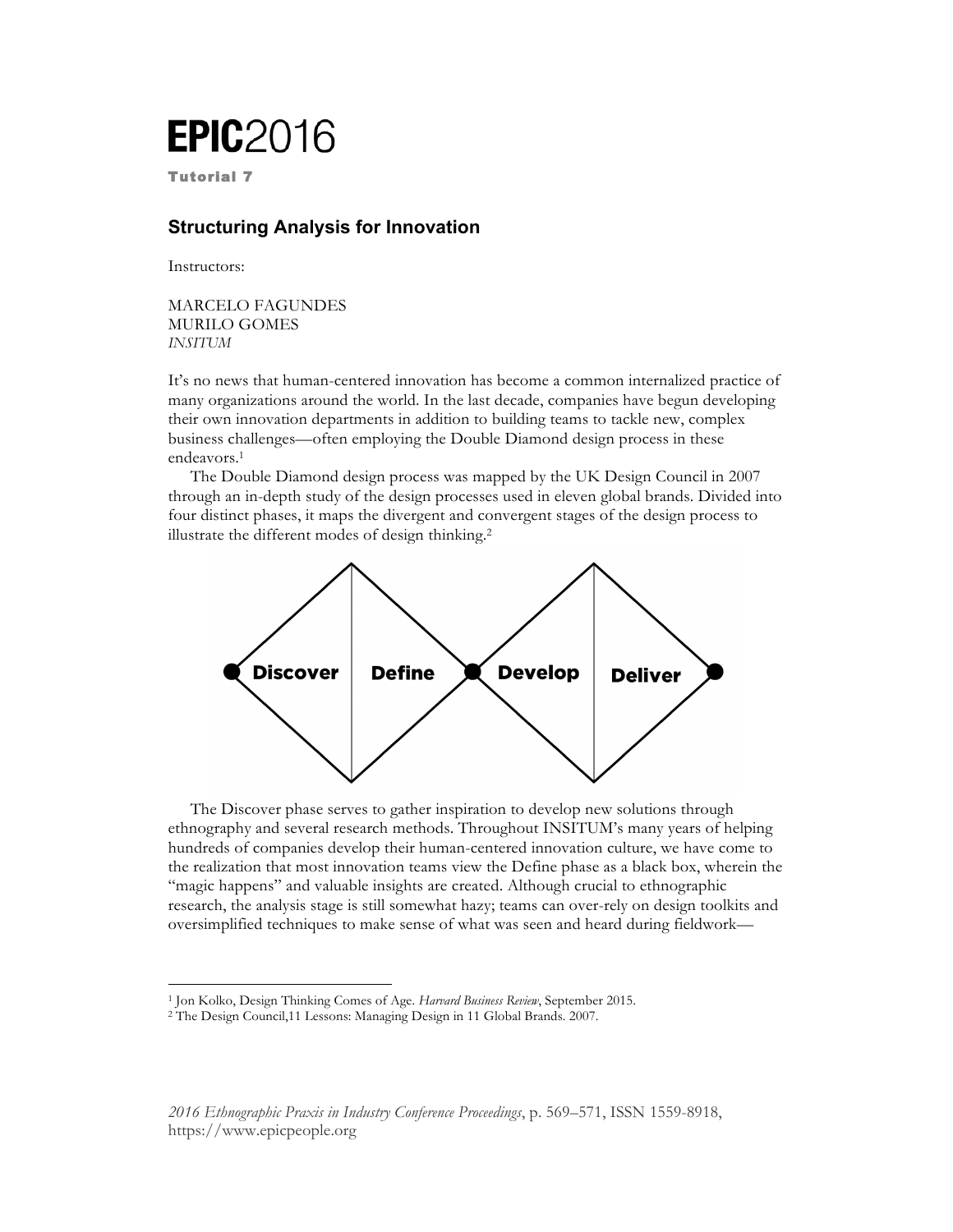rather than considering the many steps of the analysis process, the context, or the audience of the research.

This tutorial was designed to help participants carefully plan and select methods for each stage of the analysis process in order to center the decision-making on the research context and audience profile. To facilitate this, the Define phase is divided into 4 main stages:



- Organize: Go through raw research data and extract information in an organized and structured way.
- Interpret: Deep-dive into the downloaded information to understand the context behind the findings.
- Synthesize: Transform and summarize the interpreted information into structured models that allow for comparison and further interpretation of data.
- Present: Define how the analyzed data will be visualized and presented to its audience.

To define the methods in each stage, a structured planning session is carried out after fieldwork to plan ahead for analysis: it showcases how information will be organized, used for analysis, and what will be delivered. In this session, the project team first maps their project and research context. This is broken down into highlighting objectives and methodology (project/research goals and research methods), client and audience (organization background, direct client involvement during the research and analysis, and final audience profile), and resources available for analysis (fieldwork outputs, people involved, and time). Once the context is mapped, the team analyzes each of the stages individually using a 3-step process:

- 1. Criteria definition: Based on the mapped context, the team prioritizes and defines the two most important criteria that will be used to decide which analysis methods will be more impactful to the project (eg. if the method reveals relationships, allows different data crossing, fosters collaboration etc.).
- 2. Methods mapping: By using the previously defined criteria as the axis of a 2x2 matrix, the team maps potential methods and techniques for that analysis stage (eg.: analytical debriefs, meaning definition, customer journeys etc.).
- 3. Methods definition: The team then analyzes the map of methods according to variables and selects one or a combination of methods that will be used during the analysis stage.